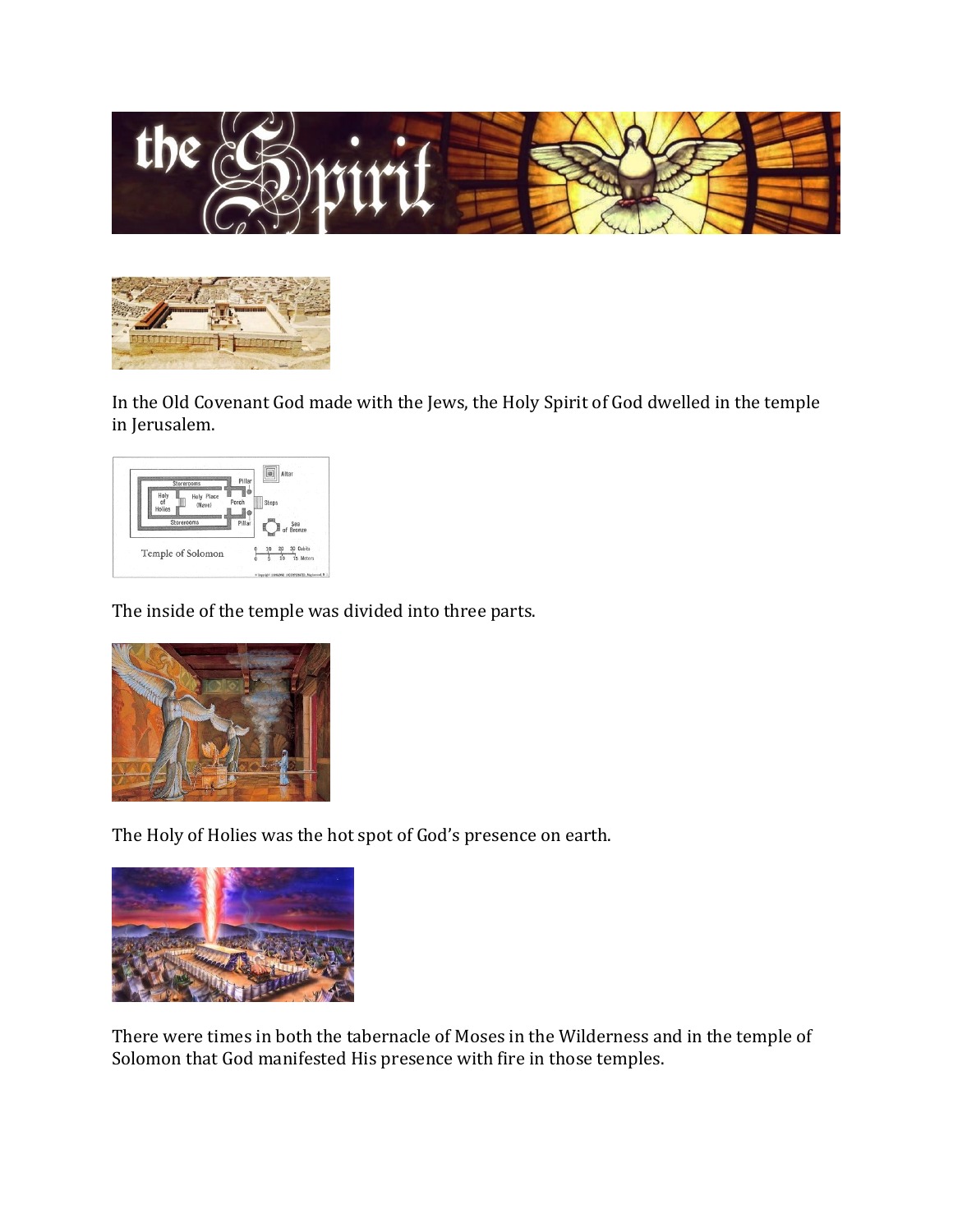

In the new covenant, the followers of Jesus are the hot spot of God's presence on earth. We are the temple of the Holy Spirit.

Jesus promised His disciples that when they received the Holy Spirit, they would receive power.

## Acts 1:1-11

1 In my first book I told you, Theophilus, about everything Jesus began to do and teach 2 until the day he was taken up to heaven after giving his chosen apostles further instructions through the Holy Spirit. 3 During the forty days after His crucifixion, He appeared to the apostles from time to time, and He proved to them in many ways that He was actually alive. And He talked to them about the Kingdom of God.

4 Once when He was eating with them, He commanded them, "Do not leave Jerusalem until the Father sends you the gift He promised, as I told you before.

5 John baptized with water, but in just a few days you will be baptized with the Holy Spirit." 6 So when the apostles were with Jesus, they kept asking Him, "Lord, has the time come for You to free Israel and restore our kingdom?"

7 He replied, "The Father alone has the authority to set those dates and times, and they are not for you to know.

8 But you will receive power when the Holy Spirit comes upon you. And you will be My witnesses, telling people about Me everywhere—in Jerusalem, throughout Judea, in Samaria, and to the ends of the earth."

9 After saying this, He was taken up into a cloud while they were watching, and they could no longer see Him.

10 As they strained to see Him rising into heaven, two white-robed men suddenly stood among them.

11 "Men of Galilee," they said, "why are you standing here staring into heaven? Jesus has been taken from you into heaven, but someday He will return from heaven in the same way you saw Him go!"



The disciples of Jesus believed what Jesus said about the promise of the Holy Spirit and together they waited at least 7 days after His ascension in Jerusalem until the Holy Spirit came. There were 120 of them.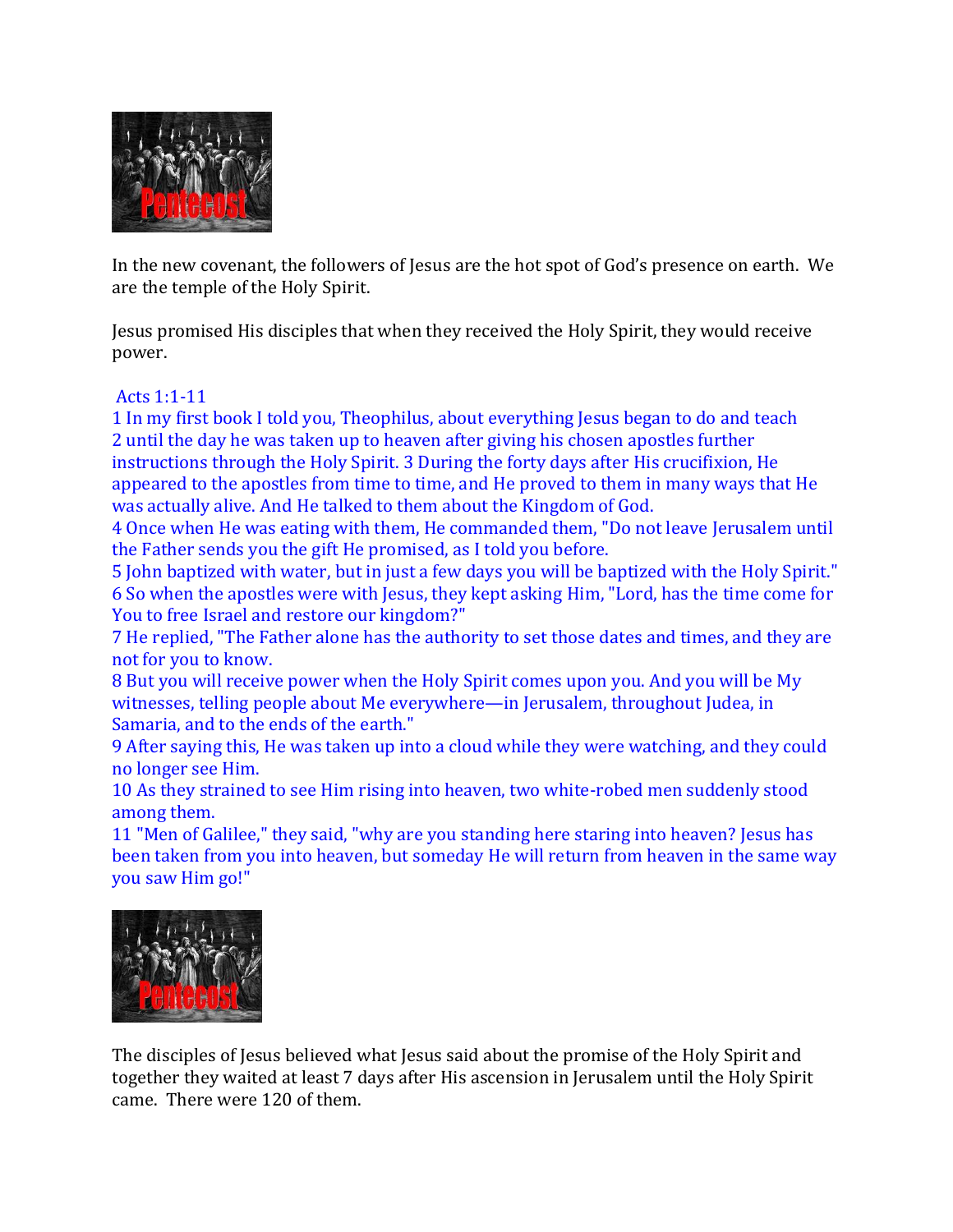The first disciples of Jesus were Jews. They knew from their Jewish history and from their experiences with Jesus that whenever the Holy Spirit came upon anything or anyone there were incredible signs of His power.

- Abraham and Sarah conceived a child in their old age.
- Joseph had dreams that accurately predicted the future.
- Moses used a rod to perform extraordinary signs.
- Joshua led the Israelites to conquer the promised land.
- The judges that ruled in Israel delivered Israel from their enemies.
- King Saul prophesied with the prophets.
- David and his mighty men did extraordinary feats in battle.
- King Solomon had extraordinary wisdom.
- Elijah performed 8 extraordinary miracles.
- Elisha performed 16 extraordinary miracles.
- Their prophets accurately predicted the future.
- An ass spoke.
- Mary conceived a child while yet a virgin.
- Prophets predicted the future of this child.
- John the Baptist brought repentance to a nation and predicted the coming of the messiah.
- Jesus performed extraordinary signs-Jesus had the Spirit without measure.
- Jesus rose from the dead.

When the Holy Spirit came ten days after the ascension, they experienced His power and saw signs of His power.

- They were regenerated
- They spoke in tongues
- Peter preached the gospel with boldness
- Thousands were regenerated
- The apostles and others performed miracles
- Saul the prosecutor of the church became Saul the preacher for the church
- The church loved one another
- Within a just few decades Christian congregations had been established in all major cities of the Roman Empire. Within 300 years Christianity was the largest single religion in the world. The church of Jesus Christ was the most powerful force for change in the world.